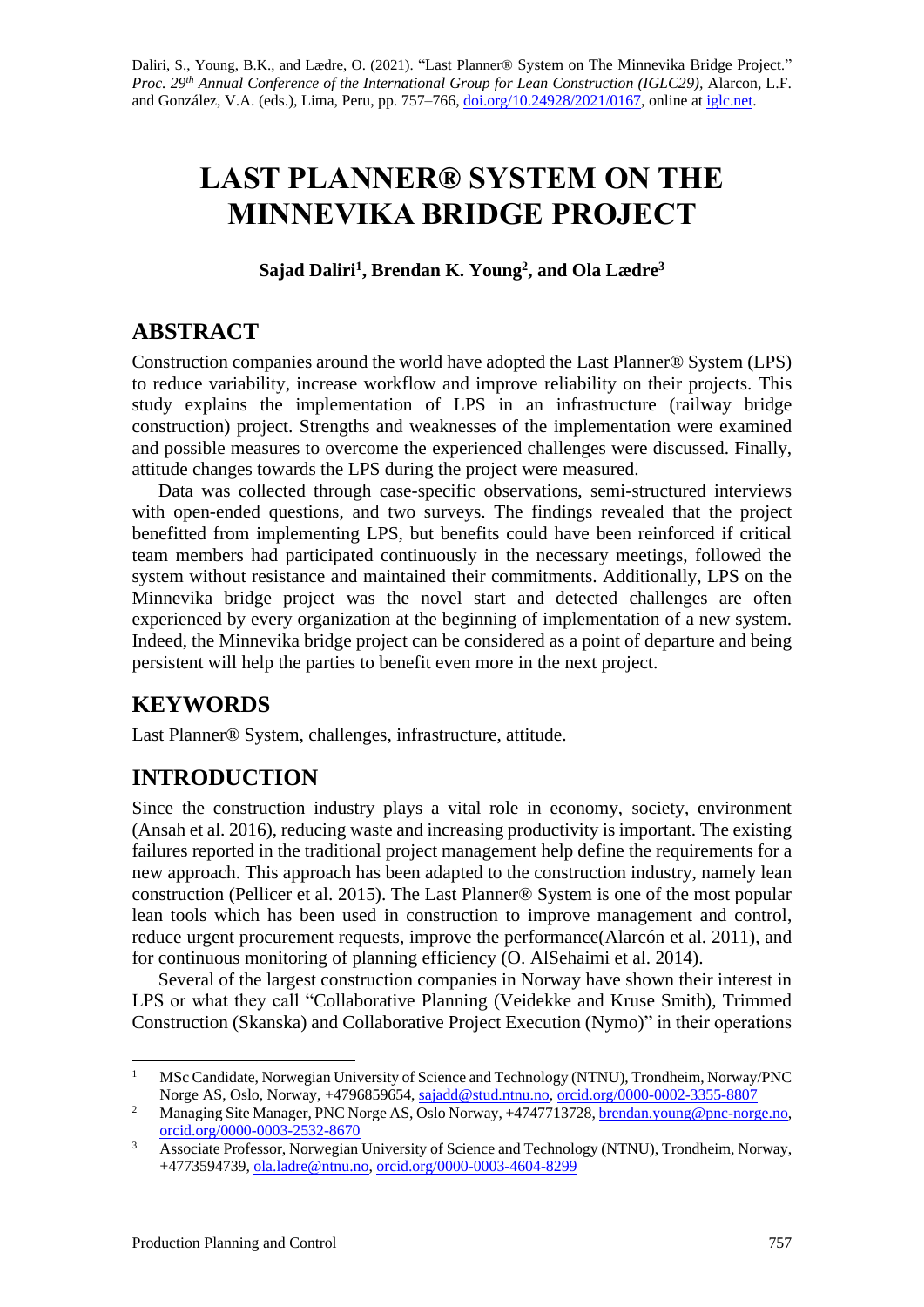(Kalsaas and Grindheim 2014). PNC Norge AS, the company under-study, is one of these organizations that has implemented LPS on their Minnevika bridge project to improve planning and control, reduce uncertainty, take advantages of efficient collaboration among contractors and subcontractors, and measure the weekly project progress. When it comes to LPS implementation, the specific cultural barriers such as attitude to work could show up (Johansen and Porter 2003). However, by considering cultural analysis tools and measurements, it is possible to find out the factors of success or failure of certain practices in cultural conditions (Ravi et al. 2018). A significant number of case studies of implementation of LPS in projects exists, but few have investigated the participants' attitude changes towards LPS implementation on an infrastructure project who have adopted the LPS for the first time. Therefore, the following research questions were formulated:

- How is the Last Planner<sup>®</sup> System practiced on the Minnevika bridge project?
- What are the strengths and weaknesses of the LPS process on the Minnevika bridge project?
- How have the involved parties' attitudes towards challenges changed during the implementation of LPS?

After the introduction section, the research methods are explained. Then, the literature review concentrates on LPS stages and challenges. The case study findings are presented and discussed before the research questions are answered in the conclusion section.

## **LITERATURE REVIEW**

### **LAST PLANNER® SYSTEM COMPONENTS**

Last Planner® System is a holistic and cascade system that helps construction companies improve planning reliability, production performance, and workflow on construction sites (Hamzeh,2011). The integrated components of this system include milestone planning, phase planning, look-ahead planning, weekly work planning, and learning (Ballard and Tommelein, 2016).

### **Milestone planning**

The front-end planning process that, besides defining the project milestones and the required length of time for performing each activity, provides an overview of entire tasks that should be executed throughout the project (Daniel et al. 2017).

### **Phase planning**

By utilizing the milestone planning and incorporating input from different project parties (direct involvement of the contractors, sub-contractors, clients, and other stakeholders), reliable construction planning will be developed at this stage to cover each project phase as a reverse phase scheduling back from important milestones (Hamzeh et al. 2012).

### **Look-ahead planning**

It is medium term planning approximately six weeks in advance and screens for constraints in eight flows, which includes resources, information, equipment, material, prerequisites, safe workplace, external conditions (Koskela 2000) and common understanding (Pasquire and Court 2013) before passing the activities into production on site in order to increase construction flow. (Daniel et al. 2017).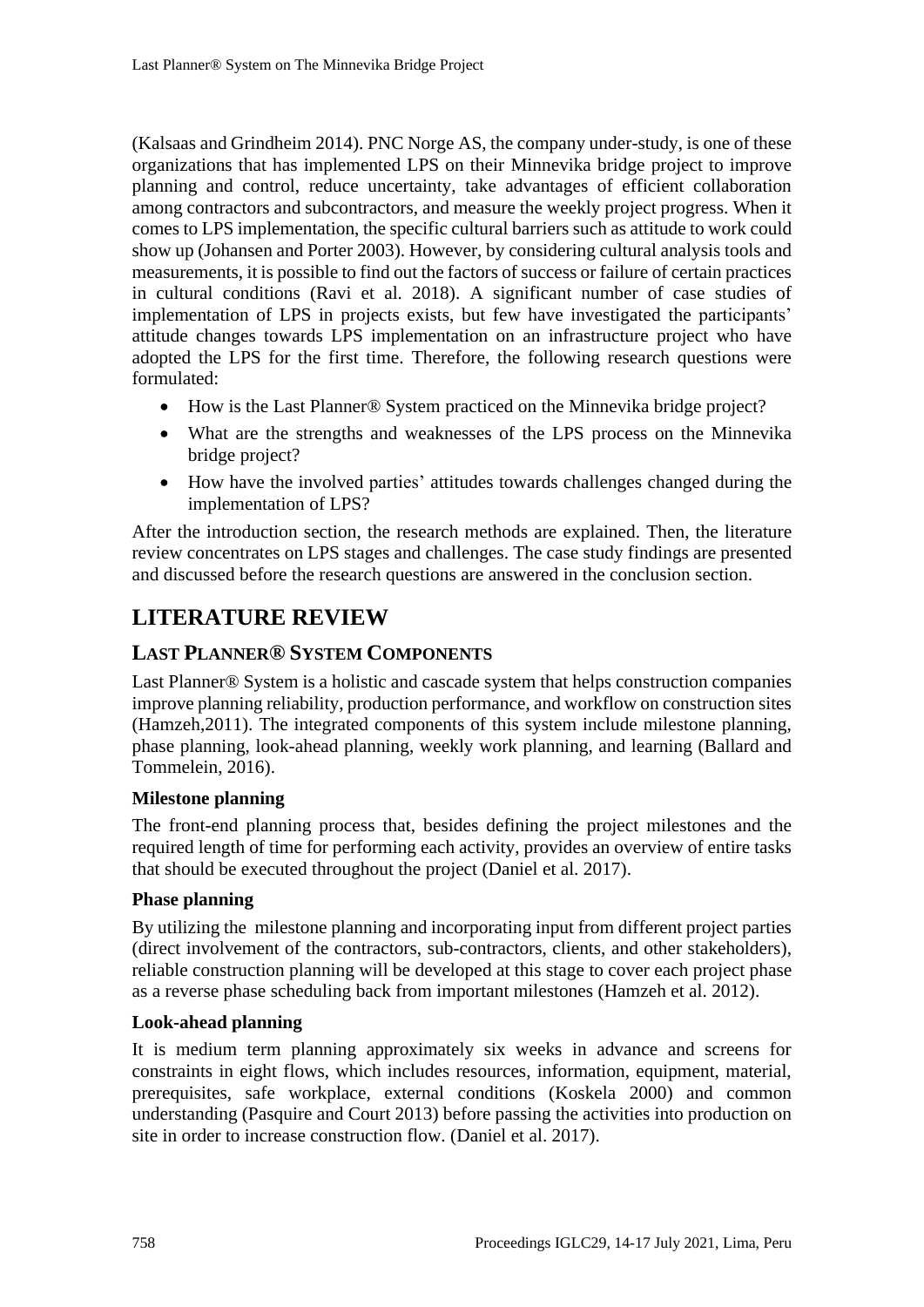#### **Weekly work planning**

The weekly work planning takes place every week with the involvement of last planners in order to review the commitments planned in the previous week. It involves making a schedule for the week ahead and defining the detailed assignments that should be performed during that week (Pellicer et al. 2015).

#### **Learning**

Measuring the reliability of the plan that is directly related to the productivity (Pellicer et al. 2015) is possible by applying measurement indicators such as; Percentage Plan Complete (PPC) for evaluating the proportion of commitments that are delivered on time and the reason for non-completion (RNC) in order to learn from the mistakes and avoid them in future (Ballard and Tommelein 2016).

### **LAST PLANNER® SYSTEM CHALLENGES**

Many construction companies have made attempts to take advantage of the LPS. However, it should be noted that besides the numerous benefits of this tool, many organizations face significant implementation obstacles (Ballard et al. 2007; Viana et al. 2010). As Hamzeh (2011) stated *"researchers in the field of change management and lean have reported attempts of many organizations to implement lean practices. However, most companies either failed or only partially achieved lean production in its true form*"*.*  According to Hamzeh (2011), both general and local factors can impact implementation of LPS. General factors relate to the execution of a new method and include: human resources, organizational inertia, resistance to change, technological barriers. Local factors relate to project circumstances and include; relatively new experience in lean methods, traditional project management methods, the newness of LPS to team members, lack of leadership, and team chemistry. Similarly, Porwal et al. (2010) categorized the challenges into two parts; 1. Challenges faced during the implementation phase such as lack of training, partial or late implementation of LPS, lack of support and contractual structure. 2. User challenges, for instance, lack of commitment and attitude toward the new system, lack of collaboration, extra resources or time consuming, and lack of understanding of new system. It should be noted that the most LPS challenges tend to be related to the softer aspects of implementation including organizational process and people (Dave et al. 2015). Kassab et al. (2020) followed the initial implementation of LPS on the Minnevika Bridge Project and Table 6 lists the challenges they identified.

### **RESEARCH METHODS**

To answer the research questions, data was collected through case specific observations, semi-structured interviews with open-ended questions, and two surveys. An initial literature study was carried out to identify the core components of LPS and the challenges related to implementing LPS. Findings from literature were used when establishing an interview guide and formulating the survey questions.

The Minnevika bridge project was selected as a case study since it is one of the first infrastructure projects in Norway to implement LPS. It consists of 2 abutments and 18 piers standing on 268 Ø1016/20 mm steel tube friction piles. When opening for traffic in August 2023, this 836m long concrete bridge will be the longest in Norway. It is part of the Norwegian railway operator BaneNor's Eidsvoll Nord-Langset 4.5 kilometer doubletrack rail development that in addition to the Minnevika bridge includes a short tunnel and three short bridges. A joint venture was established between Hæhre AS and PNC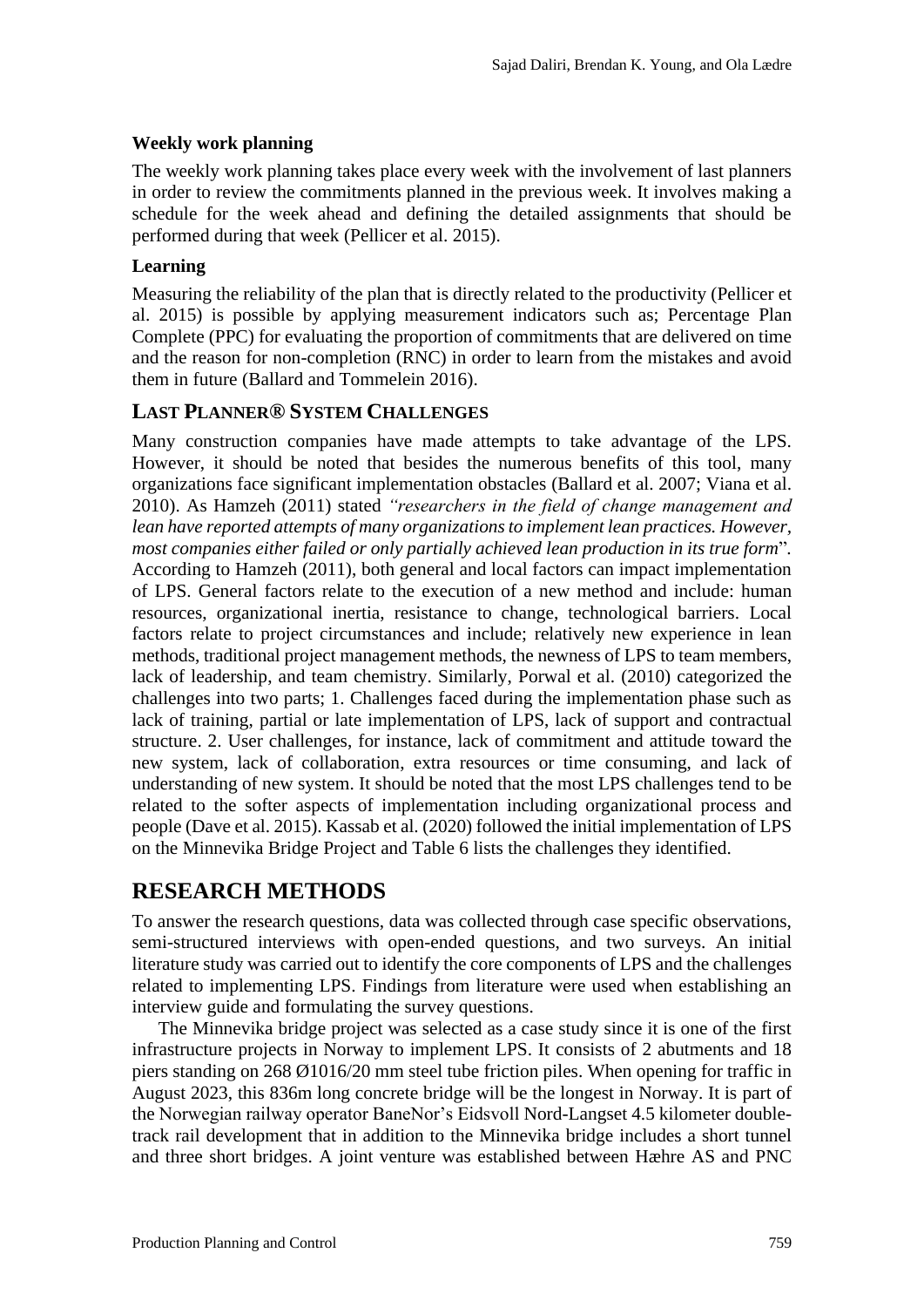Norge AS to deliver the total project. Within the joint venture, PNC Norge acts as the main contractor for the Minnevika bridge.

The first author was employed as a trainee on the Minnevika project and supported the LPS facilitator both in the weekly work meetings and with preparing the LPS documentation. The first author was an participant-observer who followed the guidelines of Saunders et al. (2009) while conducting observations. Notes were taken from the observations of 9 weekly work meetings. The second author was an ordinary participant in these meetings, but not an observer. These two authors' participation led to an in-depth knowledge about the project but may also have led to a biased analysis despite attempts to avoid it.

Three semi-structured interviews were collected during the LPS implementation with two site managers and one project planner. The interview questions were structured after the three research questions.

Two more or less similar surveys were distributed in February 2019 and November 2020 with the same participants. The first survey was answered by 8 participants and the second by 9. Findings from the first survey are reported by Kassab et al. (2020). Collecting data with the two surveys conducted with an interval of one year allowed for a longitudinal study to be presented here.

### **FINDINGS**

### **LPS IMPLEMENTATION ON THE MINNEVIKA BRIDGE PROJECT**

The implemented LPS on the Minnevika bridge project consists of a Milestone plan, Look-ahead plans and the Weekly work plans. The contractor's site managers and supervisors established the Milestone plan at the beginning of the project. The milestones are tied to the major activities in the project. The Milestone plan represents the top of the plan hierarchy and decides the room for manoeuvre in the Look-ahead plan and the more detailed Weekly work plan.

With the Milestone plan as the starting point, the Look-ahead plans were established. The contractor used the milestone plan to map the bridge construction activities from the beginning to the end by pull planning principles. The mapping included an identification of all activities that had to be completed to reach each milestone. The necessary order, the duration and the critical path for these activities were identified. Then, a pull planning of the activities from their last date of completion was carried out. The respective first possible start date for the activities on the critical path gave the available time. Hopefully the available time is sufficient. The team used this backwards – or reverse – planning of the workflow to establish the Look-ahead plan from the milestone plan. Look-ahead plans on the Minnevika bridge project were for six weeks ahead and required representatives of the main contractor and the subcontractors to plan reliably and identify constraints.

The construction managers, site engineers, production team, HSE representatives, partners and subcontractors participated in the Weekly Work Plan (WWP) meetings. On the Minnevika bridge project, the term Production Evaluation and Planning (PEP) is used for the activities that correspond to the LAP and WWP described in literature. The agenda in the PEP meeting had standard headings: evaluation of the previous week, checking the Reason for Non-Completion (RNC) of trades (part of handover management between the trades, and the Minnevika project use the term Variance Analysis), Order and safety **(**analyse the safety issues on the construction site), Risk matrix (risks/constraints with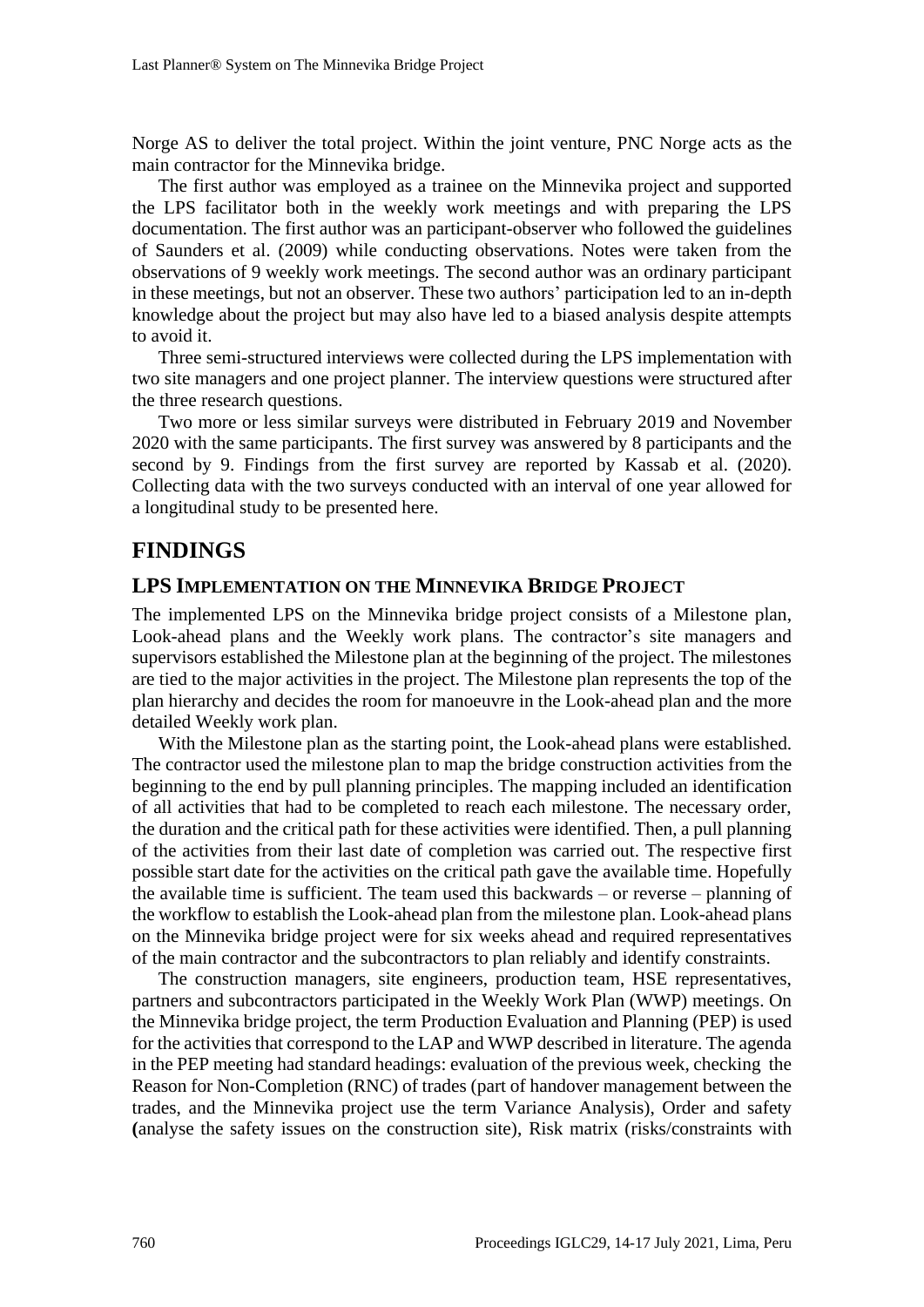corresponding probability and consequences), Action Plan (with responsibles and deadlines, to mitigate risks and promote opportunities), LAP, WWP, and Logistics.

The contractor measured the following Key Performance Indicators (KPI): Percent Plan Complete (PPC) overall, PPC per trade, Milestone Completion, Variance Analysis (or RNC), Top Three Variances, and Problem Solving. The indicators were tracked and used in order to increase productivity and learning from mistakes.

### **THE LPS ON MINNEVIKA COMPARED TO LPS IN LITERATURE**

The Last Planner® System on the Minnevika bridge project consists of five components described as essential in literature, namely milestone planning, backwards planning, lookahead planning, weekly work planning and measurements for learning. Even though the contractor only applied LPS in the execution phase and not in the design phase, the core components of LPS were in place.



### **STRENGTHS AND WEAKNESSES OF LPS – EXPERIENCES FROM MINNEVIKA**

To understand the productivity and efficiency of LPS on the Minnevika bridge project, it is vital to determine the benefits and drawbacks of the system from the participants' perspective who were involved in implementation of LPS. After analyzing the notes from the participant observations and the transcripts from the interviews with the project team, it seemed that the strengths overweighted the weaknesses. A majority of the project participants' experienced LPS for the first time, and they thought that if LPS were implemented on future projects with the same participants some of the weaknesses would fade away more or less by themselves. During the interviews, the strengths and weaknesses of the LPS execution as well as possible solutions for the shortcomings were examined. The results related to the milestone plan, lookahead plan, weekly work plan and KPIs are described in table 2-5 below, respectively. Each table is followed by a discussion.

Of those weaknesses identified – both for the Milestone, Look-ahead and Weekly work plan – many of them seemed to be the result of irregular attendance of participants in the meetings. An observation was that it often was the same participants that did attend and and the same that did not. Put in other words; some participants were not loyal to the plans, and their unloyalty spoilt potential benefits for all. The success of LPS demands that all – or at least most – of the participants act loyal.

A measure to overcome the challenges related to the Milestone plan in table 2 – that emerged during the observations and interviews – was to review the milestones periodically. A periodic review would remind the participants about the main milestones in the project and prevent that the short-term look-ahead planning occupied all attention.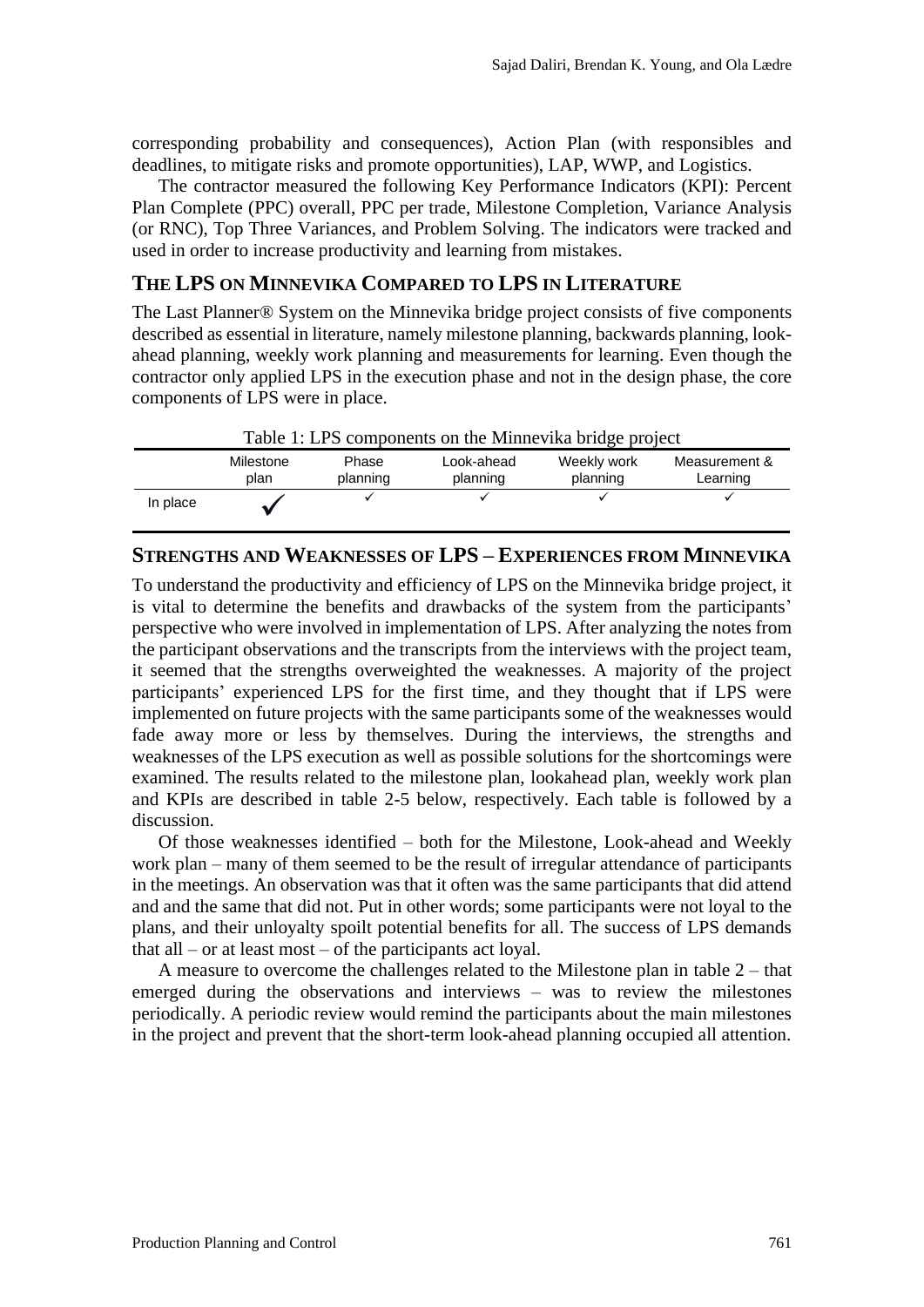|           | I done 2. Sucriguis and weaknesses of the Minestone plan                                                                                                                                                                                                                                                   |                                                                                                        |  |  |  |
|-----------|------------------------------------------------------------------------------------------------------------------------------------------------------------------------------------------------------------------------------------------------------------------------------------------------------------|--------------------------------------------------------------------------------------------------------|--|--|--|
|           | <b>Strengths</b>                                                                                                                                                                                                                                                                                           | Weaknesses                                                                                             |  |  |  |
|           | Higher level management uses it to track project progress<br>Suitable as report to the client<br>Gives a target plan on the entire project<br>Can be used when prioritising which activities can be delayed and<br>which can be speeded up<br>Table 3: Strengths and weaknesses of the Look-ahead planning | Does not include all activities<br>on site<br>Can be forgotten since<br>٠<br>it is not in everyday use |  |  |  |
|           | <b>Strengths</b>                                                                                                                                                                                                                                                                                           | Weaknesses                                                                                             |  |  |  |
| $\bullet$ | The involved parties cooperate on a reliable detailed plan for $\bullet$<br>decisions, activities and resources with the critical path<br>benefitting the project as a whole for.                                                                                                                          | It sometimes creates a short-term<br>focus                                                             |  |  |  |

|  | Table 2: Strengths and weaknesses of the Milestone plan |  |  |
|--|---------------------------------------------------------|--|--|
|  |                                                         |  |  |

- benefitting the project as a whole for. Planning on whiteboard with colourful sticky notes helps visualize the process and improve understanding
- Helps participants to reflect and plan clearly

Suggested measures to mitigate the challenges in table 3 related to Look-ahead planning at the Minnevika bridge project included to increase consciousness about how the sixweek look-ahead plan fits the Milestone plan. The milestone plan should to a larger extent have been used as a reference for the continuous look-ahead planning, as the milestone plan was not always consulted when the look-ahead plan was updated to match progress on site. The result was that the updated look-ahead plan was not fully aligned with the milestone plan. However, since the updated look-ahead plans were not substantially changed, the missing alignment was not expected to cause future problems. Another suggested measure was to assign people to activities, and thereby increase consistency in who was responsible for the planning.

Table 4: Strengths and weaknesses of the Production evaluation and production planning (PEP)/Weekly work plan (WWP)

|                        | $\Box$                                                                                                        |                                                                  |  |  |  |  |  |
|------------------------|---------------------------------------------------------------------------------------------------------------|------------------------------------------------------------------|--|--|--|--|--|
|                        | <b>Strengths</b>                                                                                              | Weaknesses                                                       |  |  |  |  |  |
| $\bullet$              | A weekly meeting that helps the team coordinate both internally.<br>with partners and with the subcontractors | Some supervisors did not attend<br>the meetings                  |  |  |  |  |  |
| $\bullet$              | One meeting substitutes separate meetings with individual<br>$\bullet$<br>subcontractors                      | Time consuming (around two<br>hours)                             |  |  |  |  |  |
| $\bullet$<br>$\bullet$ | Allow discussions on all issues with involved parties<br>٠<br>Make the production team commit to the plan     | Parts of the meetings were<br>irrelevant to some participants    |  |  |  |  |  |
| $\bullet$              | ٠<br>Participation in planning motivates the foremen                                                          | Rotational working schedules<br>distort continuous participation |  |  |  |  |  |
| $\bullet$              | Participants with different perspectives provide input to<br>appropriate solutions                            |                                                                  |  |  |  |  |  |

It is not easy to ask experienced managers to adopt new ways of management, and that caused the weaknesses of the PEP meetings listed in table 4. The best way to convince these managers to spend the necessary time is by convincing them of the benefits of the system. During the observations, some benefits appeared. As one of site managers explained: *"The PEP meeting helps us to have one coordination meeting instead of having meetings one by one with all our partners and subcontractors separately. Now we get everyone in the same room and when a problem comes up, we have more people to contribute and look at it from different angles to make better solutionsˮ*. Another measure

consuming it can lead participants to rush into the actual planning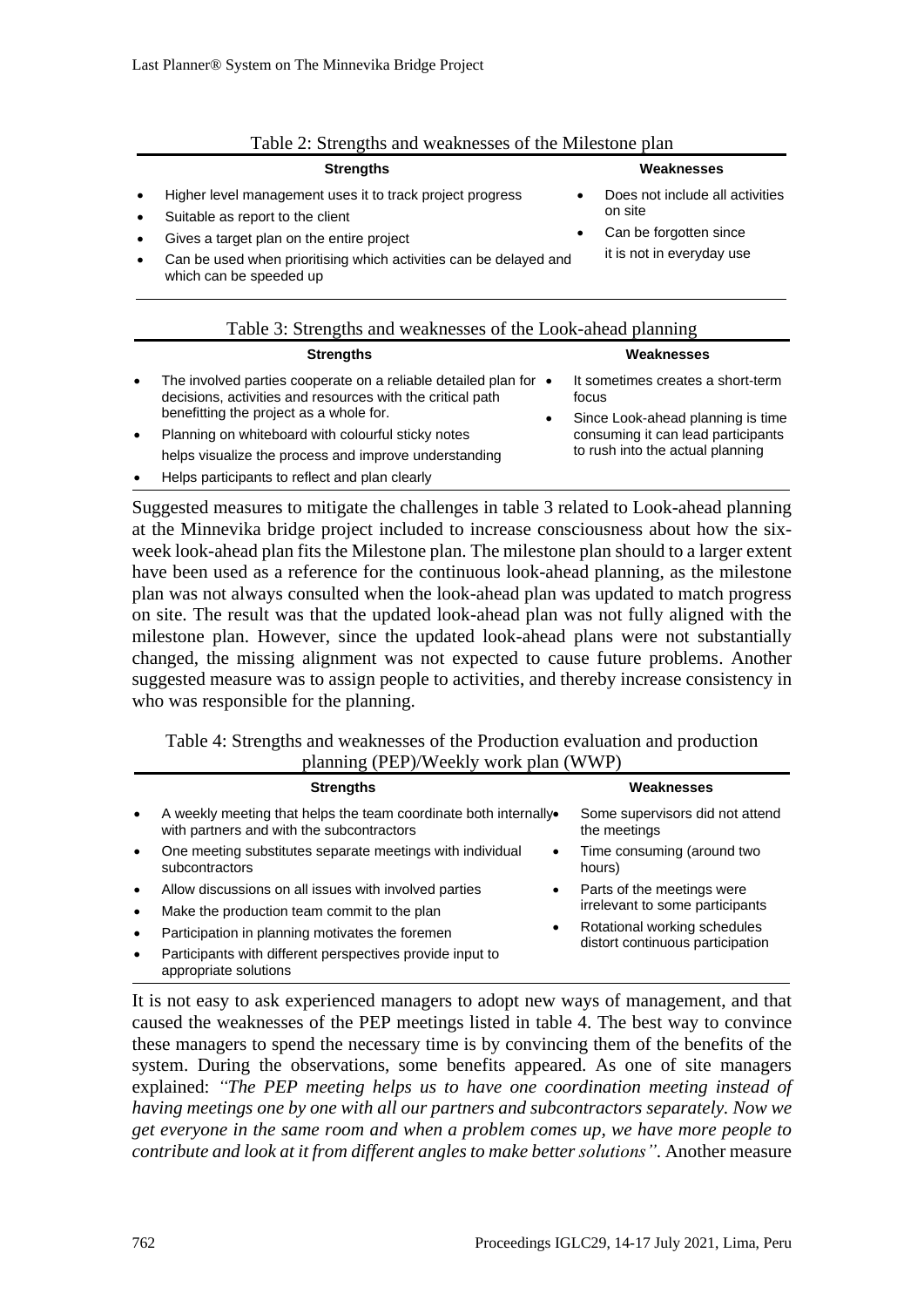that appeared during the observations and the interviews is to put more efforts into establishing the PEP meeting schedule. The meeting schedule must be aligned with the relevant participants' presence on site, and not at least with which time of the day that works best for the participant's rotation, their tasks on site, and their meeting schedule.

| Table 5: Strengths and weaknesses of the KPI |  |  |
|----------------------------------------------|--|--|
|                                              |  |  |

|           | <b>Strengths</b>                          | Weaknesses                                                                  |
|-----------|-------------------------------------------|-----------------------------------------------------------------------------|
| $\bullet$ | Supports communication of lessons learned | Hard to attract the participants' attention to                              |
| $\bullet$ | Prevents repetition of mistakes           | the KPI                                                                     |
| $\bullet$ | Comparison of progress compared to plan   | Participants usually do not analyse and track<br>changes after PEP meetings |
| $\bullet$ | Reveals reliability of the superior plan  |                                                                             |

The KPIs were measured, but as identified in Table 5, the participants in the PEP meetings were not eagerly embracing the entailing opportunities. A suggested measure to overcome the weaknesses was to demonstrate how the measurements of Percent Plan Complete (PPC), Milestone Completion, Variance Analysis (Reasons for Non-Completion), and Top Three Variances could be used to improve the workflow for the participants.

### **MEASURING THE INVOLVED PARTIES' ATTITUDES DURING THE PROJECT**

To measure changes in the participants' attitudes towards the LPS, two surveys were distributed to project participants with around one year interval. Both surveys contains questions based on challenges identified by Kassab et al. (2020), who reported the findings from the first survey. When distributing the surveys with one year interval, it was possible to observe how attitudes changed after the participants acquainted themselves with the LPS. The changes in average score (from  $1=$  very low to  $5=$  very high on a Likert Scale) from February 2019 to November 2020 are given in Table 6.

Table 6: To what extent do you think each of the following challenges is considered as a critical challenge on the Minnevika Bridge project during execution phase (average scores from 1-5)? (developed from Kassab et al. (2020))

| <b>Challenges</b>                                                                                   | Feb<br>2019 | Nov<br>2020 |
|-----------------------------------------------------------------------------------------------------|-------------|-------------|
| 1. Maintaining people's commitment to be part of the process and take the system seriously          | 3.50        | 3.22        |
| 2. Lack of transparency in the interfaces between project team members                              | 2.25        | 2.77        |
| 3. Resistance to the system                                                                         | 2.25        | 3.22        |
| 4. The language barriers                                                                            | 1.63        | 2.00        |
| 5. Non-participation of critical team members                                                       | 2.85        | 3.22        |
| 6. The decisions and input are primarily provided by top-level management, such as site<br>managers | 3.00        | 2.88        |
| 7. Fear of responsibility (mainly from lower-level management)                                      | 3.00        | 2.22        |
| 8. Doubt (about overall performance and benefits behind the LPS)                                    | 1.63        | 2.77        |
| <b>Challenges</b>                                                                                   | Feb<br>2019 | Nov<br>2020 |
| 9. Misunderstanding of the basic concepts of the LPS                                                | 2.00        | 2.22        |
| 10. The time commitment required to participate in the weekly meeting                               | 1.75        | 2.77        |
| 11. Lack of engagement                                                                              | 1.63        | 2.00        |
| 12. Disruption                                                                                      | 1.63        | 2.33        |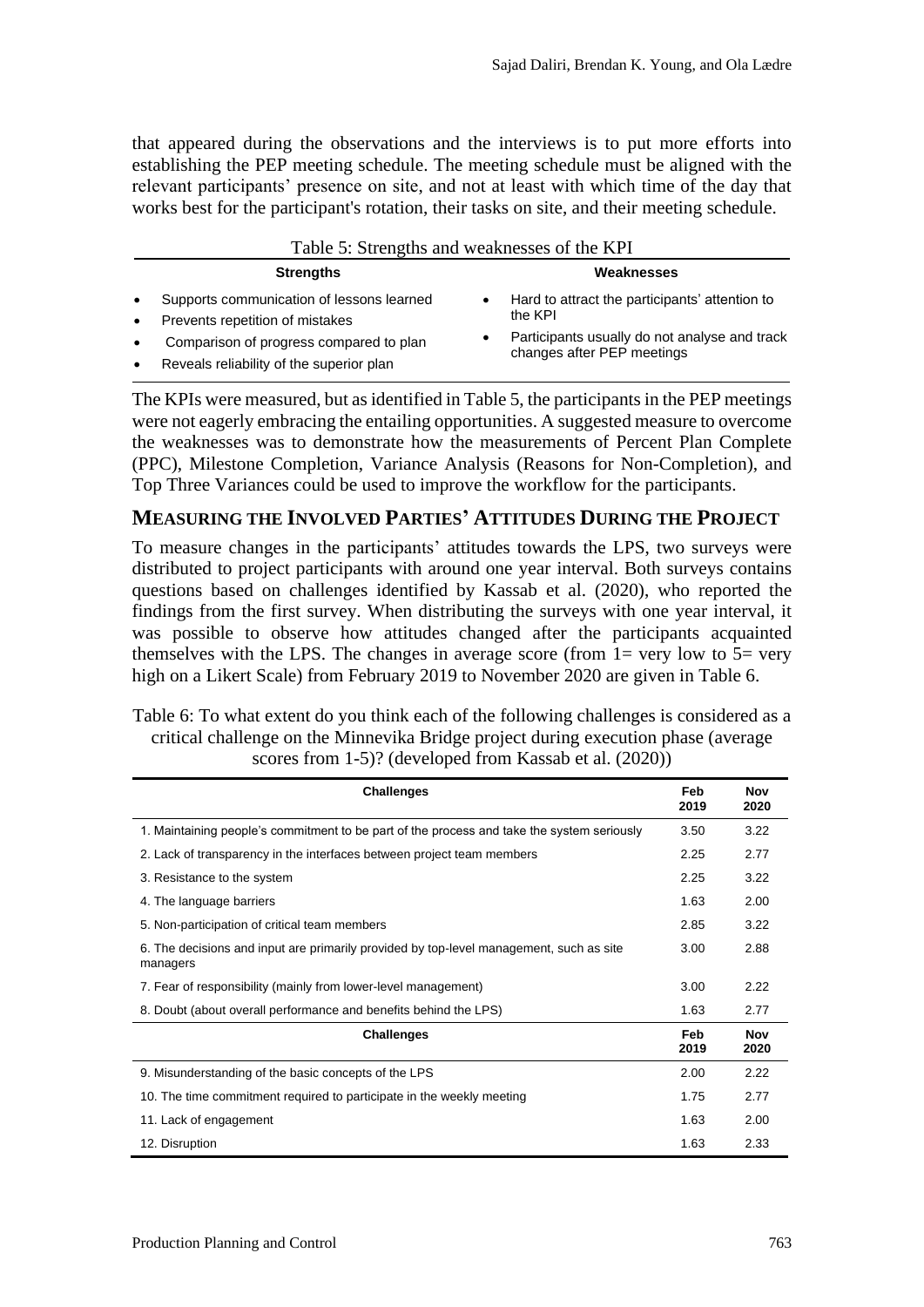#### **ATTITUDES HAVE CHANGED**

When comparing the scores from February 2019 with the scores from November 2020, it appears that the scores have changed after a year. Three of the challenges originally identified by Kassab et al. (2020) are considered to have become less critical after a year. **Maintaining participants' commitment to be part of the process and to take the system seriously** was the main challenge during the first stage of LPS implementation and is still one of the three top challenges. It has become slightly less significant with time. Similarly, **the decisions and input are primarily provided by top-level management, such as site managers** and **Fear of responsibility (mainly from lowerlevel management)** have followed the same trend. One reason why these challenges are considered less critical after a year may be that the project team has gained more experience with LPS after one year, and that the participants see that LPS is practiced according to theory.

The comparison of the scores from the first survey with the scores from the second survey reveals – somewhat surprisingly – that nine out of twelve challenges are considered to have become more critical after a year. The nine challenges are **Lack of transparency in the interfaces between project team members**, **Resistance to the system**, **The language barriers**, **Non-participation of critical members**, **Doubt (about overall performance and benefits behind the LPS)**, **Misunderstanding of basic concepts of the LPS**, **The time commitment required to participate in the weekly meeting**, **The lack of engagement** and **Disruption**. These challenges are maybe considered more critical after a year, as the participants realise that the promised benefits of LPS are not manifesting as quickly as hoped for. In addition, the project team might have experienced that LPS's charm of novelty has faded during the year, and that implementation of LPS requires persistence. They need to put in resources to make LPS work, and the resources may outweigh the benefits for projects that implement LPS for the first time. The next project may not need that much resources to realise the benefits.

The suggested explanations for why three challenges have become less critical (more experience and LPS practiced according to theory) could have been used to explain a decrease in the nine remaining challenges as well. However, the nine other challenges increased. The other way around, the suggested explanations for why nine challenges have increased (promised benefits not manifesting, charm of novelty has faded out, implementation requires persistence and resources outweigh benefits) could have been used to explain an increase in the three. The exact reasons for why three challenges decreased, and nine challenges increased were not in-depth investigated.

### **CONCLUSIONS AND FUTURE WORK**

This paper set out to answer three research questions, namely, 1) how is the Last Planner® System practiced on the Minnevika bridge project, 2) what are the strengths and weaknesses of the LPS process on the Minnevika bridge project from participants' perspectives and 3) how have the involved parties' attitudes towards challenges changed during the implementation of LPS. The answers to these three research questions are based on the findings from studying the implementation of LPS on one railway bridge construction project and are considered valid for other infrastructure projects that plan to implement LPS for the first time.

The answer to the first research question is that the contractor on the Minnevika bridge project has implemented five core components described by literature as essential, namely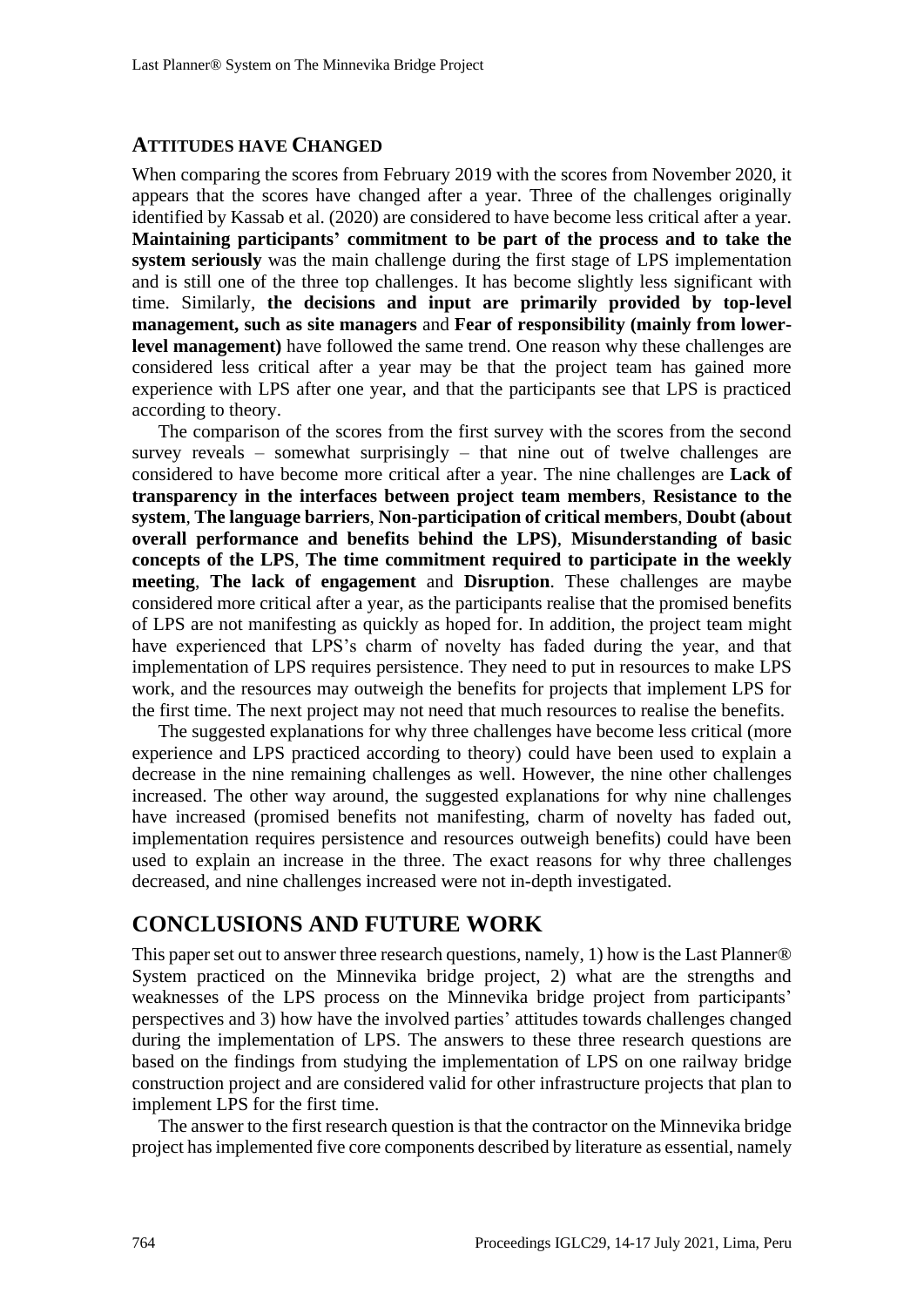milestone planning, phase planning, look-ahead planning, weekly work planning and measurements for learning.

The participants recognise typical strengths of LPS and have experienced improved planning and control during the execution phase. Some project team members did not invest as much resources in following up LPS as others, but if they had done so the typical strengths could have been reinforced. Despite that some participants did not put sufficient efforts into LPS, the implementation resulted in improved coordination between the contractor and the partners, and between the contractor and the subcontractors. The participants believed that if they implemented LPS more faithfully on their next project, several of the experienced weaknesses would fade and strengths could probably even be boosted because of the training they acquired on the Minnevika project.

The answer to the third research question about how have the involved parties' attitudes towards challenges changed during the implementation of LPS, is that three observed challenges are considered to have become less critical while nine challenges are considered to have become more critical. Since the project team has gained experience with LPS and see that it works, the three challenges are less critical. Since the project team also sees that making LPS work demands continuous effort, the other nine challenges are considered more critical after a year. Successful implementation of LPS not only relies on the application of the full version of the tool, but also on changes in mindset and project team participation. LPS does not represent a quick fix.

The Minnevika bridge will open for traffic in August 2023. To collect more data and quality assure the conclusions in this study, it is recommended to carry out more interviews and distribute a third survey to measure the attitudes towards LPS right before the project is finished. The third survey should look for the exact reasons why some challenges decrease and some increase by time.

### **ACKNOWLEDGMENTS**

We would like to express our great appreciation to PNC Norge AS, the Minnevika Bridge Project team, and Norwegian University of Science and technology for their cooperation and support.

### **REFERENCES**

- Alarcón, L. F., Diethelm, S., Rojo, O., and Calderón, R. (2011). "Assessing the impacts of implementing lean construction." *Revista Ingeniería de Construcción*, 23(1) 26– 33.
- Ansah, R. H., Sorooshian, S., and Mustafa, S. B. (2016). "Lean Construction: An Effective Approach For Project Management." *ARPN Journal of Engineering and Applied Sciences.,* 11(3) 1607-1612.
- Ballard, G., Kim, Y.-W., Liu, M., and Yang, J. (2007). "Roadmap for Lean Implementation at the Project Level." *The Construction Industry Institute.,* p.426
- Ballard, G., and Tommelein, I. (2016). "Current Process Benchmark for the Last Planner System." *Lean Construction Journal.,* 89 57-89.
- Daniel, E. I., Pasquire, C., Dickens, G., and Ballard, H. G. (2017). "The relationship between the last planner® system and collaborative planning practice in UK construction." *Engineering, Construction and Architectural Management*., 24(3) 407–425.